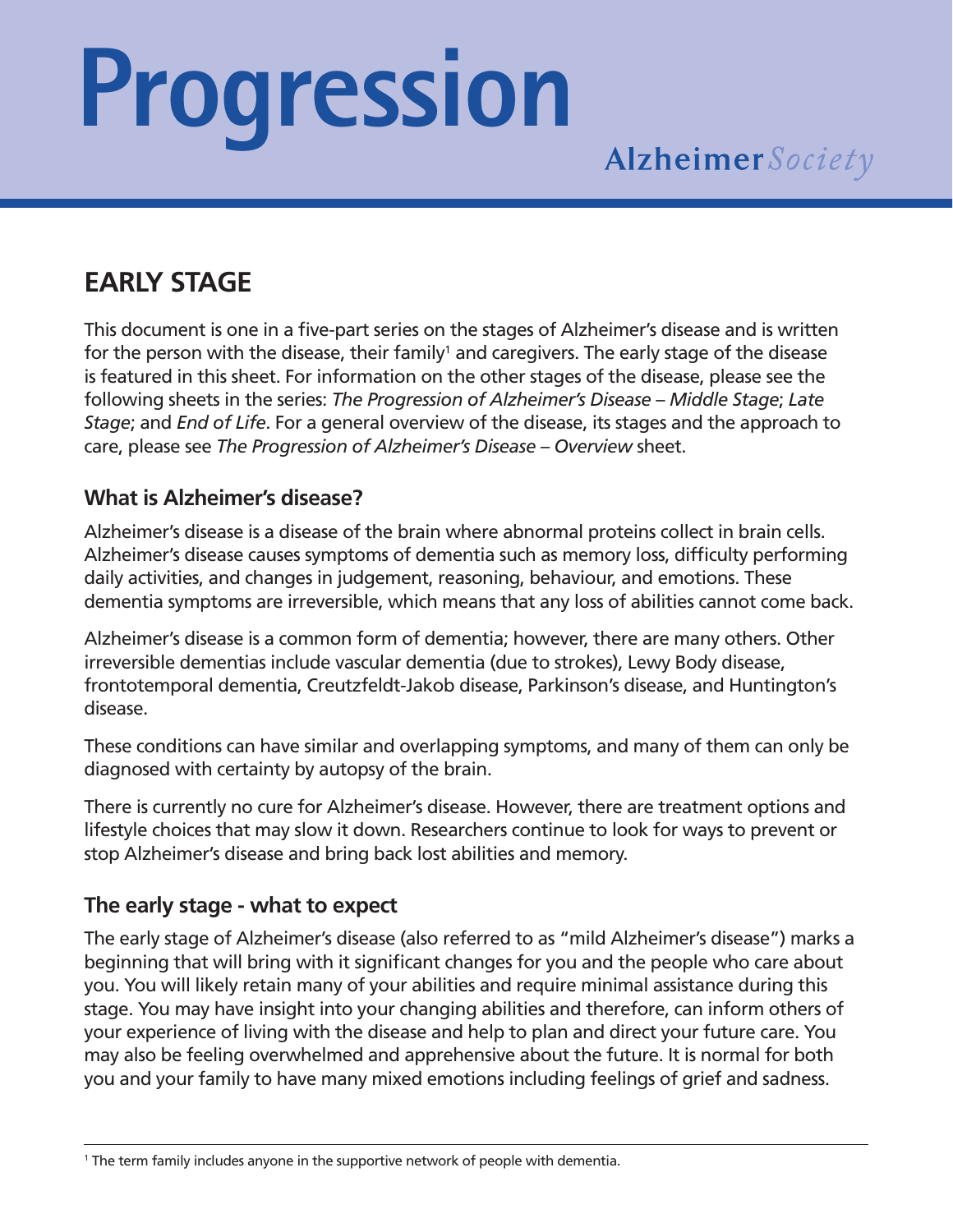Many people are concerned about how the changes will affect them, how they will plan for the future and get the help and information that they need. The following are suggestions for living life to the fullest throughout the progression of the disease.

*Please note that the term "early stage" refers to people of any age who have mild impairments as a result of Alzheimer's disease. This differs from the terms early or young onset which refer to people who have been diagnosed with Alzheimer's disease at a younger age than usual, typically under the age of 65.*

| <b>Common Symptoms</b>                                                             | <b>Helpful Strategies</b>                                                                     |
|------------------------------------------------------------------------------------|-----------------------------------------------------------------------------------------------|
| <b>Forgetfulness</b>                                                               | Use labels, notes, calendars, alarms/timers, pill dispensers<br>$\overline{\phantom{a}}$      |
|                                                                                    | Create a "memory station" by the phone to post<br>emergency numbers                           |
| <b>Difficulty learning new</b><br>things and following<br>conversations            | Break tasks into steps<br>$\blacksquare$                                                      |
|                                                                                    | Acknowledge your limits                                                                       |
|                                                                                    | Keep group sizes to what is manageable<br>$\overline{\phantom{a}}$                            |
|                                                                                    | Tell people what you need in order to participate in<br>conversations                         |
|                                                                                    | Take breaks or rests                                                                          |
|                                                                                    | Write things down while in conversation<br>$\overline{\phantom{a}}$                           |
| <b>Difficulty concentrating or</b><br>limited attention span                       | Pick activities that are manageable<br>$\overline{\phantom{a}}$                               |
|                                                                                    | Do one thing at a time                                                                        |
|                                                                                    | Listen to talking books and CDs or watch DVDs                                                 |
|                                                                                    | Take breaks or rests                                                                          |
|                                                                                    | <b>Follow routines</b>                                                                        |
|                                                                                    | Avoid overstimulation                                                                         |
| Problems with orientation,<br>getting lost, not being able<br>to follow directions | Register with the MedicAlert <sup>®</sup> Safely Home <sup>®</sup> program                    |
|                                                                                    | Ask friends and family for rides<br>÷,                                                        |
|                                                                                    | Use cabs<br>$\overline{a}$                                                                    |
|                                                                                    | Be realistic about your ability to drive (consult your doctor)                                |
| <b>Communication difficulties</b>                                                  | Take your time and tell others that you need more time to<br>ä,<br>express yourself           |
|                                                                                    | Take someone with you to doctors' appointments to help<br>communicate and clarify information |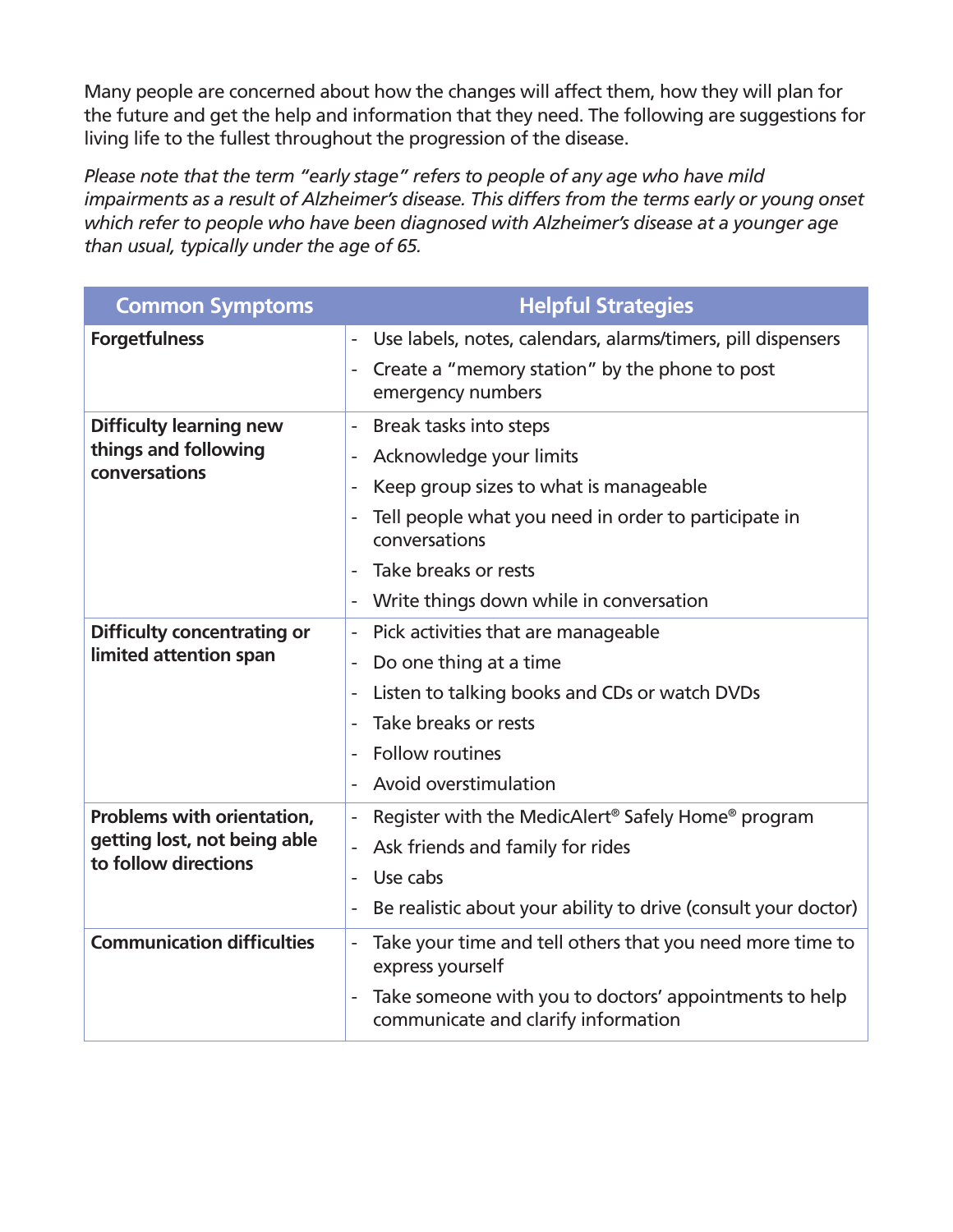| <b>Difficulty handling problems</b>                        | Be realistic about your abilities<br>÷,                                                                                      |
|------------------------------------------------------------|------------------------------------------------------------------------------------------------------------------------------|
| at work                                                    | Talk to your manager about reduced hours or different<br>tasks or opportunities                                              |
|                                                            | Plan for a time when you will not be able to work                                                                            |
| <b>Mood shifts, depression</b>                             | Keep physically active<br>$\overline{\phantom{a}}$                                                                           |
|                                                            | Eat nutritiously                                                                                                             |
|                                                            | Stay socially connected<br>÷,                                                                                                |
|                                                            | Attend early stage support groups facilitated by the<br><b>Alzheimer Society</b>                                             |
|                                                            | Acknowledge and share your thoughts and feelings with<br>someone you trust                                                   |
|                                                            | Try meditation or other stress-reduction techniques                                                                          |
|                                                            | See your doctor, if necessary, and take medications as<br>prescribed                                                         |
|                                                            | Do things that bring you pleasure and meaning                                                                                |
|                                                            | Take one day at a time                                                                                                       |
| Passiveness, withdrawal                                    | Ask your family and friends to watch for this and<br>$\blacksquare$<br>encourage you to participate in manageable activities |
| <b>Mild co-ordination problems</b>                         | Use safety features like handrails and grab bars<br>$\blacksquare$                                                           |
|                                                            | Remove items that may cause tripping hazards<br>$\overline{\phantom{a}}$                                                     |
|                                                            | Increase lighting to improve visibility especially around<br>stairs, hallways and entrances                                  |
| Impaired ability to perform<br>challenging cognitive tasks | Realize your abilities and limits                                                                                            |
|                                                            | Get help with tasks, for example you can use a pill<br>÷,<br>organizer to help you remember to take your medications         |
|                                                            | Focus on activities that you can manage and enjoy                                                                            |

*Modified from Global Deterioration Scale, Reisberg, 1982*

#### **More suggestions for the early stage - for the person with the disease**

#### **1. Consider sharing your diagnosis with others who can help**

You may feel that you want to keep your diagnosis confidential. This is a personal decision and one that should be made with the potential positive and negative consequences in mind. It may be useful to discuss this issue with someone who knows your diagnosis and can give helpful input. If you decide to be open about having Alzheimer's disease, it can help you begin to make plans for the future and open doors for others to support you. Family, friends, faith leaders, legal/financial advisors and/or the staff at your local Alzheimer Society may be able to assist you during this time.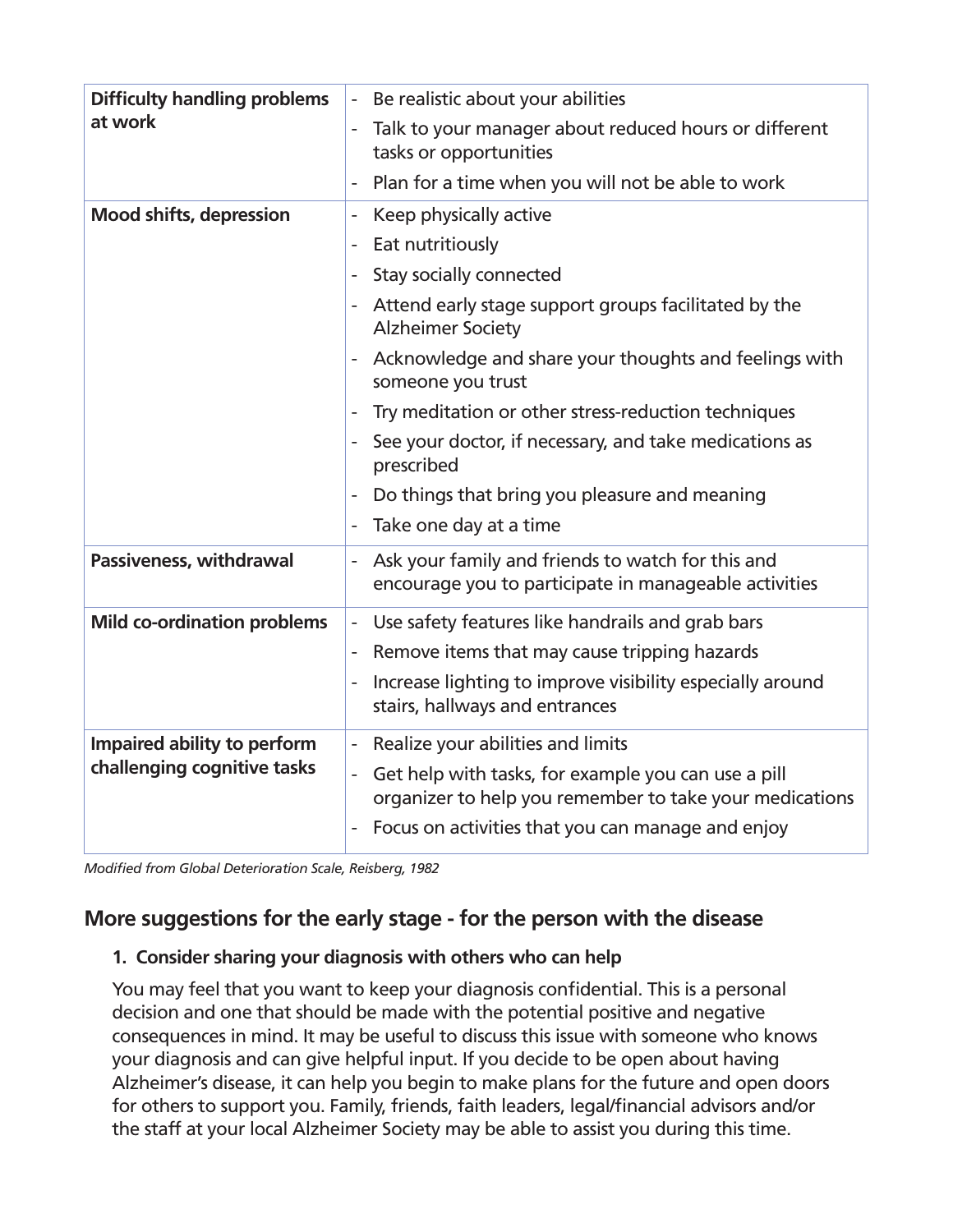#### **2. Focus on what you can do**

It is important to focus on your strengths and what you can do to develop strategies for successfully managing the activities that you now find more challenging. Try to keep a sense of humour and a positive attitude.

#### **3. Maintain a healthy lifestyle**

Making healthy lifestyle choices can help you feel better, may help slow the progression of the disease and improve your ability to cope with the changes that you are experiencing. Healthy choices include:

- staying socially connected
- choosing healthy food
- being physically active
- reducing stress
- avoiding head injuries by wearing a helmet when you go biking
- seeking support to break harmful habits such as smoking
- exploring treatment options with your physician and scheduling regular checkups
- getting adequate sleep
- participating in a fitness and social program

#### **4. Give your brain a work out**

Studies have shown that mental stimulation improves brain activity and may help maintain brain health throughout life. Many people with Alzheimer's disease agree that it is important to put your brain to work every day. Challenging your brain doesn't have to be difficult. It can be as simple as dialing the phone with your less dominant hand or as complex as learning a new language. For extensive information and exercises on improving memory, concentration and problem-solving, see the *By Us For Us© Guide:*  Memory Work Out<sup>1</sup> written by people with dementia for people with dementia.

#### **5. Manage triggers**

Many people with the disease talk about "triggers" - situations that cause agitation, increased stress or more difficulty thinking. Understanding your triggers and how to respond to them is important in reducing the incidence of these situations and their impact. A number of specific triggers and solutions are detailed in the *By Us For Us©* Guide: Managing Triggers<sup>2</sup> written by people with dementia for people with dementia.

#### **6. Plan for the future**

There will be many decisions that will have to be made as you live with Alzheimer's disease and a time when you will need to depend on others to make decisions for you. Making some of these decisions now can give you and your family members a sense of control and peace of mind.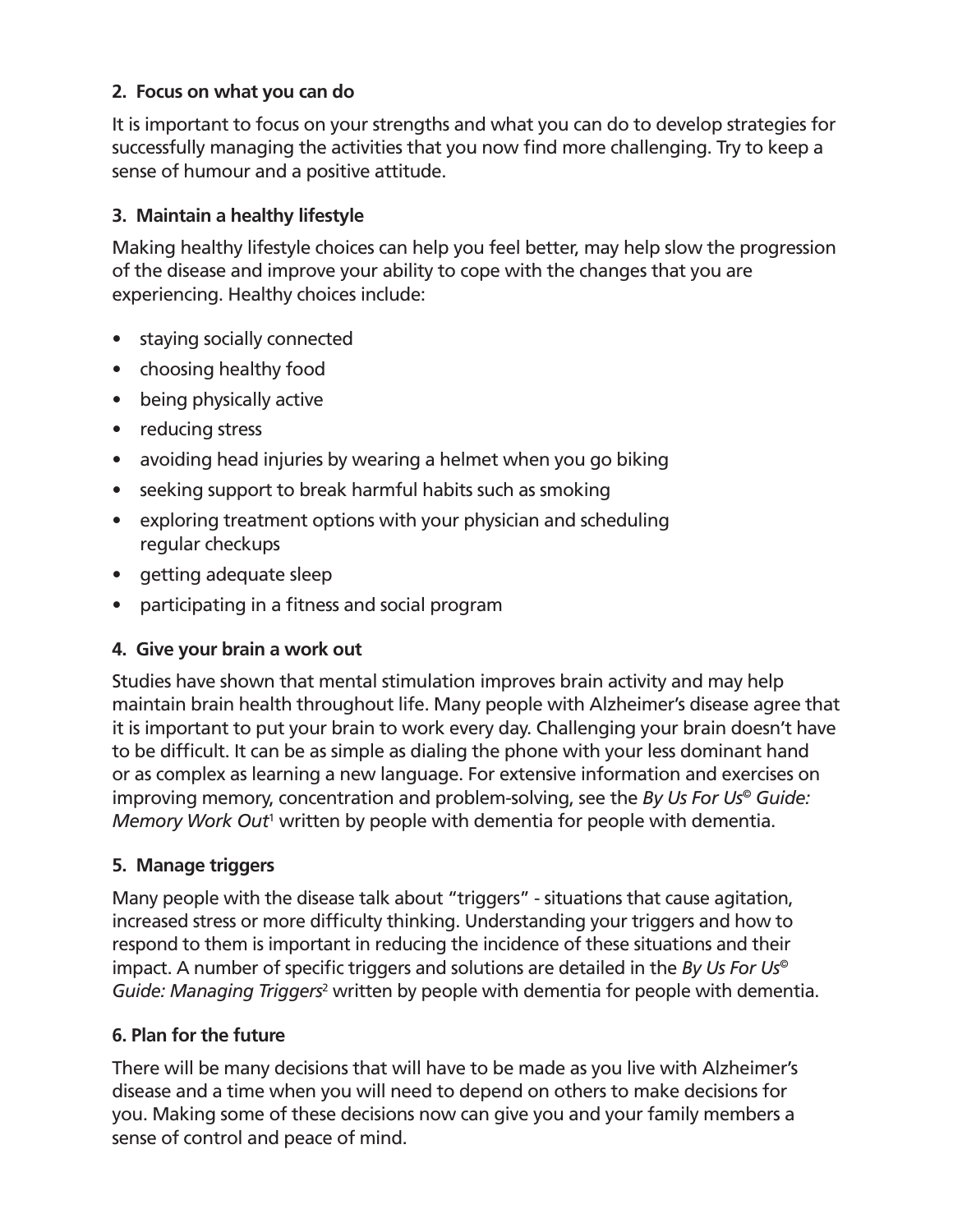**Work:** if necessary, speak to your manager about reduced hours and/or tasks. Start to plan for a time when you cannot work.

**Safety:** be realistic about your ability to drive and start to consider alternate forms of transportation. Register yourself with the MedicAlert® Safely-Home® program and talk with Alzheimer Society staff about other safety options.

**Daily living:** seek information on getting assistance with daily tasks and consider your preferences for future living arrangements.

#### **Financial, legal and care matters:**

- make your wishes known about how you would like your financial, legal and care matters to be handled when you are no longer able to make decisions for yourself
- discuss these wishes with your family and write them down
- appoint someone who will take care of your financial and legal matters
- appoint someone to be your substitute decision-maker regarding issues of your future care, such as what type of future living arrangement you would prefer, kinds of medical interventions you would want etc.
- your local Alzheimer Society can advise you on what issues will need to be addressed and the kinds of professionals who can help with them

#### **7. Living alone**

Many people with the disease continue to live successfully on their own for some time. Some suggestions include:

- putting your keys, purse or wallet in the same place each time you come home
- arranging housekeeping, meal preparation, transportation and bank-at-home services
- arranging closets, drawers etc. so areas are uncluttered and items easier to find
- leaving a set of house keys with a trusted neighbour
- using electrical appliances that shut off automatically
- using labels, notes, alarms as reminders
- keeping only one diary or calendar for appointments and keeping it in the same place
- asking for and accepting help when you need it

#### **8. Get involved**

People in the early stage of Alzheimer's disease are in a strong and unique position to have their voices heard. As people are diagnosed earlier in the course of the illness and able to take advantage of medications and other means of slowing down the disease, they are able to continue to contribute meaningfully to their communities. Helping to change some of the stereotypes about people who have Alzheimer's disease can have a powerful impact on public attitudes and on your own. Think about asking the Alzheimer Society in your community if they need people like you to raise awareness of the disease in your community or for public speaking or other volunteer tasks.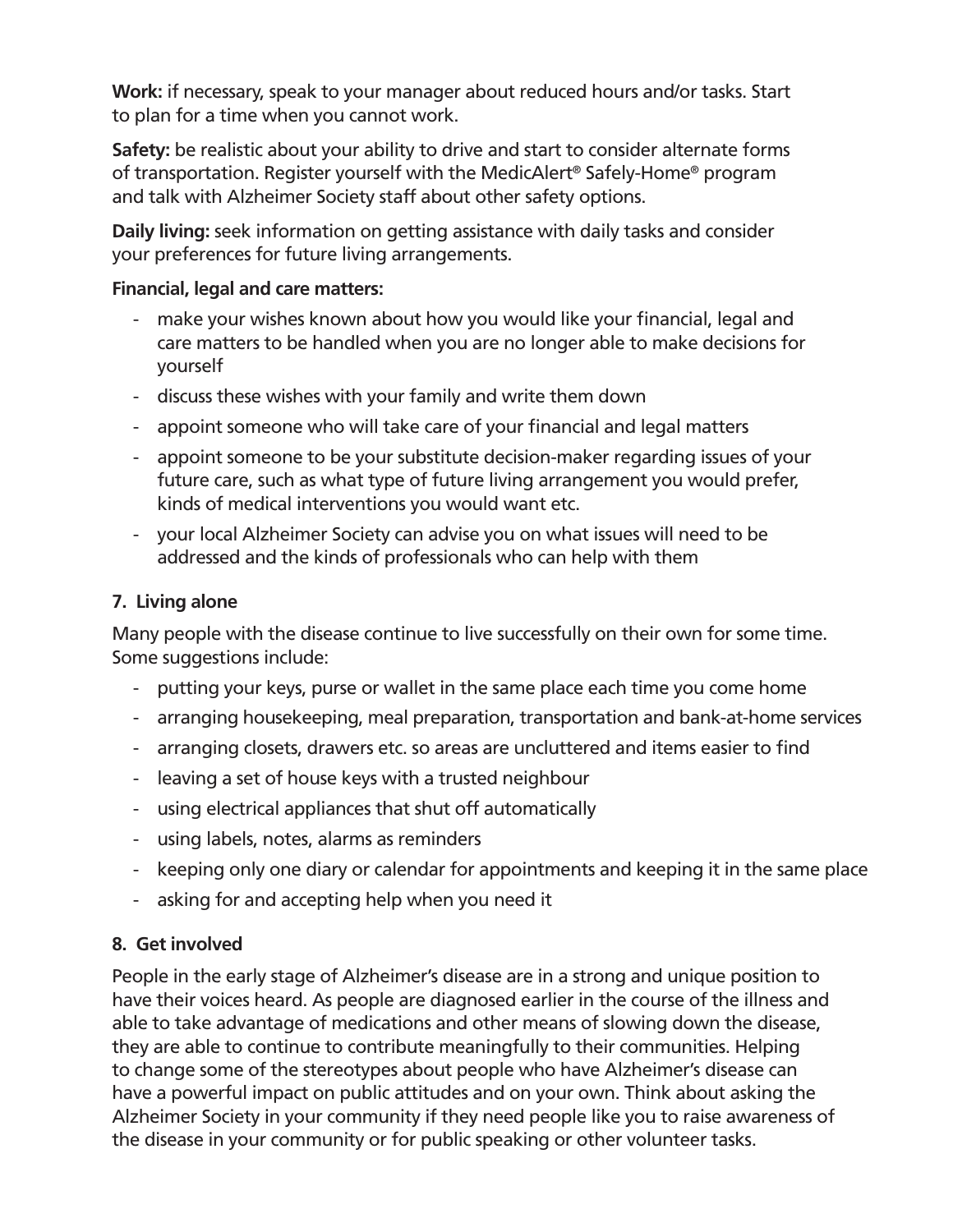# **Suggestions for the early stage – for your family or close friends**

Learning about the experiences of people living with Alzheimer's disease can be helpful to those who support them. The following are some suggestions from people with the disease from *Memory Problems?*<sup>3</sup> , written by the Early Stage Support Groups in the North/Central Okanagan Region of the Alzheimer Society of B.C.:

- Please don't correct me. I know better -- the information just isn't available to me at that moment.
- Remember, my feelings are intact and get hurt easily.
- I usually know when the wrong word comes out and I'm as surprised as you are.
- I need people to speak a little slower on the telephone.
- Speak to me clearly, one thought at a time; don't ask a question when you can provide a statement.
- Try to ignore off-hand remarks that I wouldn't have made in the past. If you focus on it, it won't prevent it from happening again. It just makes me feel worse.
- I may say something that is real to me but may not be factual. I am not lying, even if the information is not correct. Don't argue; it won't solve anything.
- If I put my clothes on the chair or the floor, it may be because I can't find them in the closet.
- If you can anticipate that I am getting into difficulty, please don't draw attention to it, but try to carefully help me through it so nobody else will be aware of the problem.
- At a large gathering, please keep an eye on me because I can get lost easily! But please don't shadow my every move. Use gentle respect to guide me.
- Sometimes you give me the message that you think I am faking these problems. What you don't see is my terrible confusion and my hurt knowing how you feel.
- I don't mean to frustrate you. I know you get impatient and tired of telling me things, three times in a row. Please be patient.
- Ask me what I think or want. Don't assume that you know. Please ask me in a straight forward language when you have my attention.
- Believe I still love you, even if I am having trouble showing it.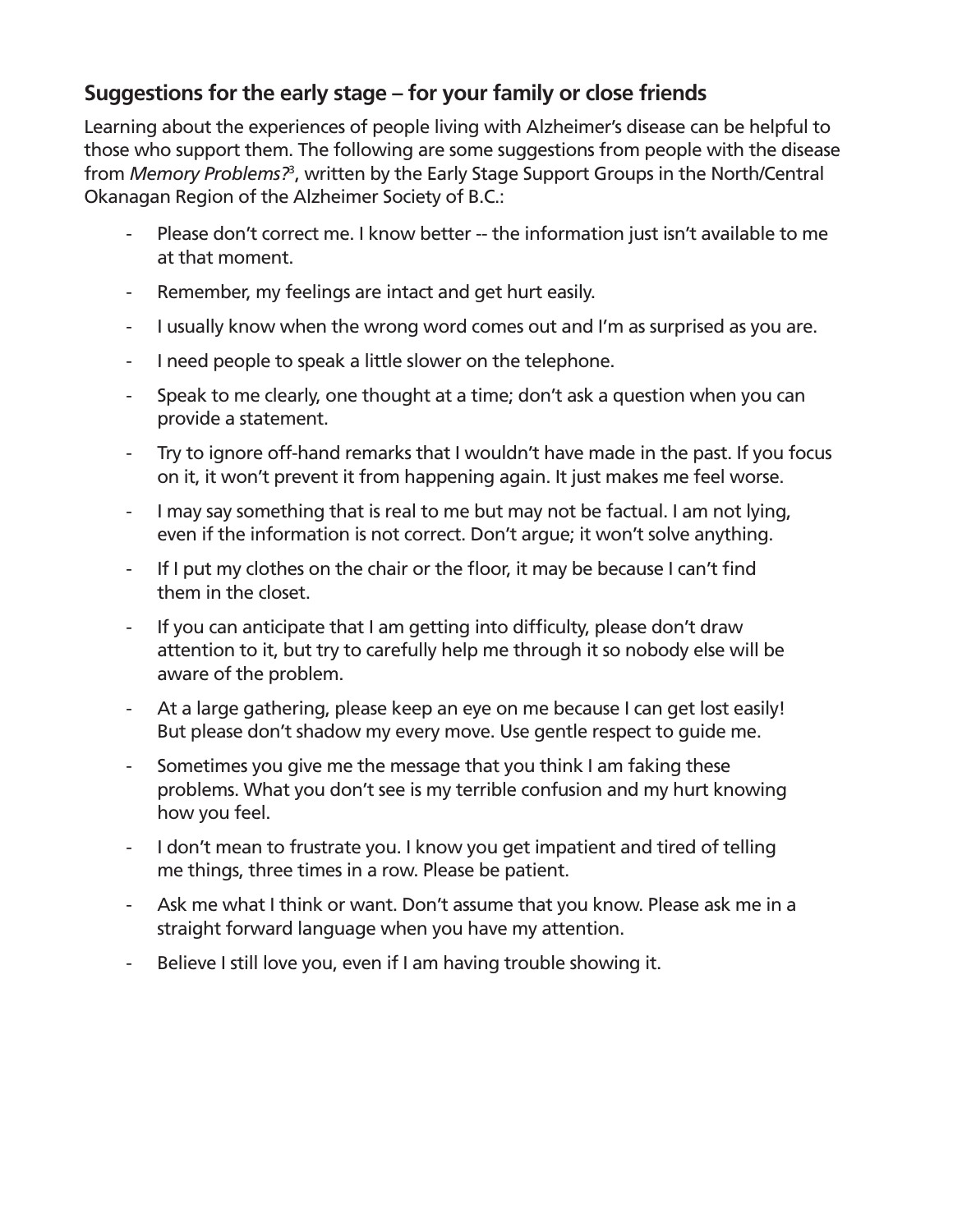## **Suggestions for your family members**

A diagnosis of Alzheimer's disease can be difficult for everyone involved and family members will need to take care of themselves throughout the disease process. The following are some tips for self care and planning for the future.

- Avoid isolation and loneliness by maintaining social activities and contacts as much as possible.
- Take care of your own health.
- Learn about the disease.
- Join a caregiver support group to connect with others.
- Be aware of the signs of stress and how it can affect your health and ability to support the person with the disease.
- Seek professional help if feelings of depression or anxiety are overwhelming.
- Be flexible about routines and expectations.
- Try to be positive and find some joy and humour in the everyday.
- Start planning for the future with the person you support. For the types of planning necessary, see point 6 in "More suggestions for the early stage—for the person with the disease".

# **What's next?**

Because Alzheimer's disease is progressive, you will continue to need more information and support. You may want to take time in the early stage of the disease to think about what is important to you in the years that you live with Alzheimer's disease. The next sheet in this series is *The Progression of Alzheimer's Disease – Middle Stage*. Learning how the disease progresses and the changes that it will bring can help you to make plans for the future. However, only you can decide when it's the right time to seek more information.

# **Help and support from the Alzheimer Society**

Living with Alzheimer's disease at any stage can be very challenging. Whether you are the person with the disease or someone who supports them, it is normal to feel a variety of emotions including grief and loss throughout all stages of the disease. It is important to acknowledge your feelings, care for yourself and seek the practical help and emotional support that you need.

The Alzheimer Society in your community can provide educational resources to help you learn more about the disease, referrals to help you access the practical support you need, and oneon-one and group support to help cope with the emotional impact of the disease. Contact your local Alzheimer Society or visit www.alzheimer.ca.